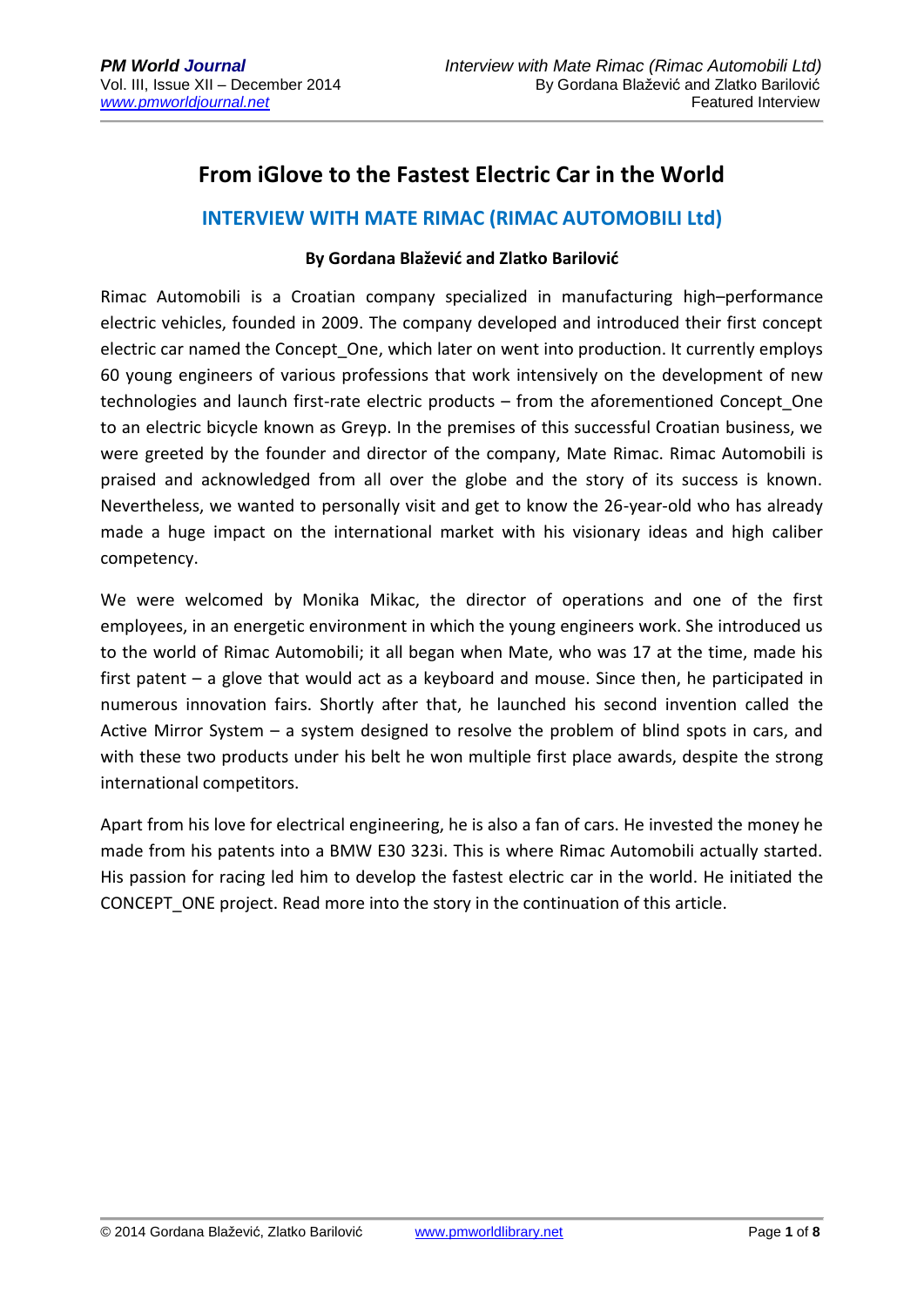

Picture 1 –the glove that replaces a computer keyboard and mouse – the first Rimac patent



Picture 2 –a Guinness world record set by Mate Rimac for the fastest quarter mile

**Q: The idea of the Concept\_One project came from your passion for cars, and it literally began from an empty piece of A4 paper. How did you gather a team for the project, and what did the initial project phase look like?**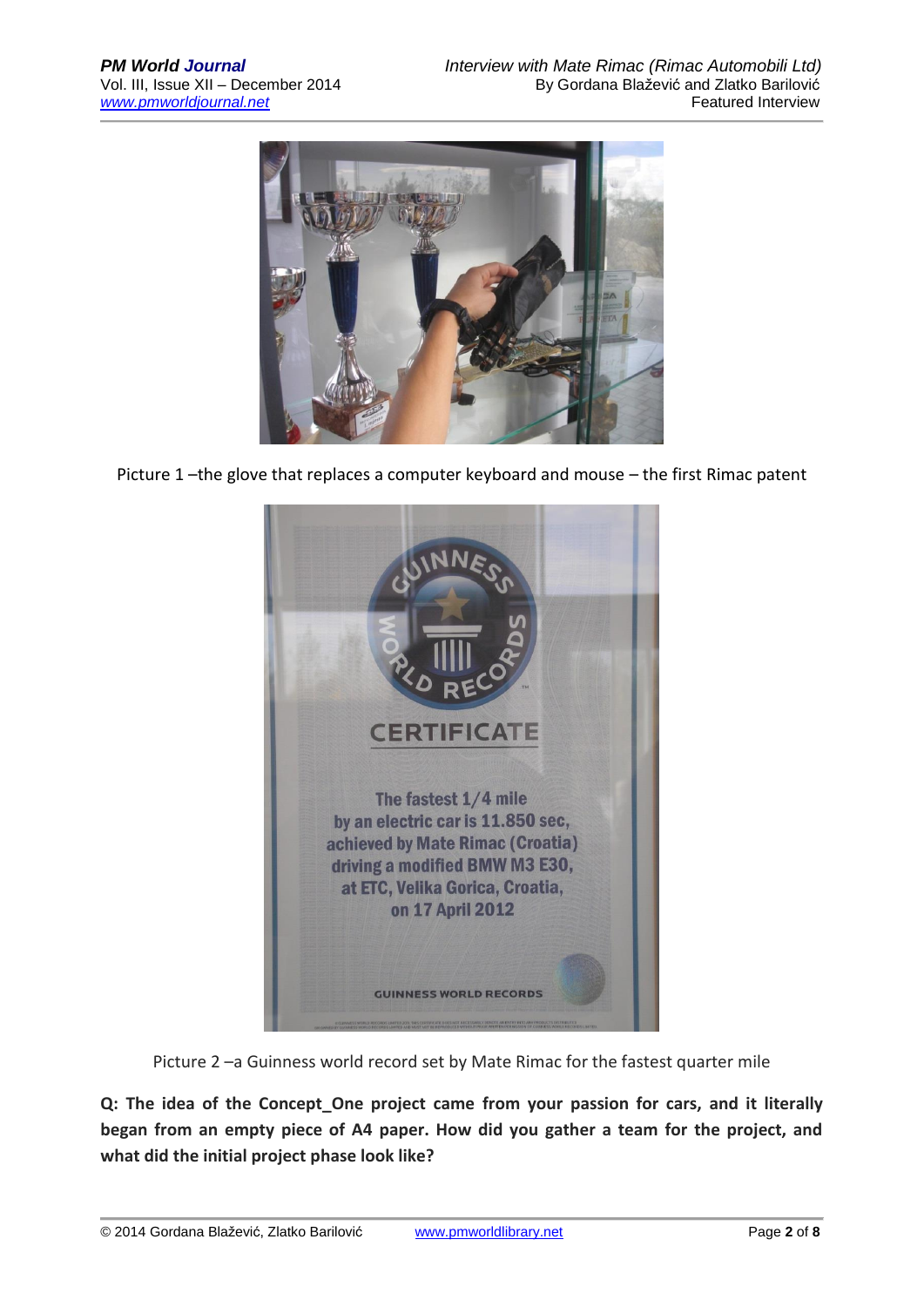A: It all started as a hobby, and I've always wanted to make my own car, so I jumped right into it. First, I met Adriano, a designer with whom I arranged the commencement of the project. This was back when I was still in college and there wasn't even a company yet. Adriano, who had a full-time job, did his part in designing and I moved along the technical side of the project. Even then, because of my involvement in racing, there was huge media coverage and investors came knocking – they wanted to order a car. This is when it occurred to me; what we were working on made sense and our project could become more than just a hobby; it could become our job. I founded my company in a garage and I hired the people who worked with me after their regular work. When I realized that this could be a serious business I started to hire full time employees, rented a facility and professionalized everything.



Picture 3 – Concept One – the fastest electric car in the world

#### **Q: Which limits of the Concept\_One project would you highlight as the most problematic?**

A: The whole situation with the investors and the finances was the biggest limitation. We received an offer from a royal family from the middle-east and we immediately signed a term sheet. We decided to showcase our car at the Frankfurt Motor Show back in 2011 – the biggest car show in the world. We reserved our spot in the show one year before the start of the fair. However, six months prior to the introduction of the car, it wasn't even remotely finished. Months of hard and dedicated work ensued. We finally succeeded and the prototype was showcased as we planned.

At the end, we broke off our cooperation with the royal family because they requested a relocation of the company to Abu Dhabi, which I turned down. After two years of exhausting negotiations, the investments which we depended on were gone and this proved itself to be a great problem for us. What kept us afloat were our know-how and the components which we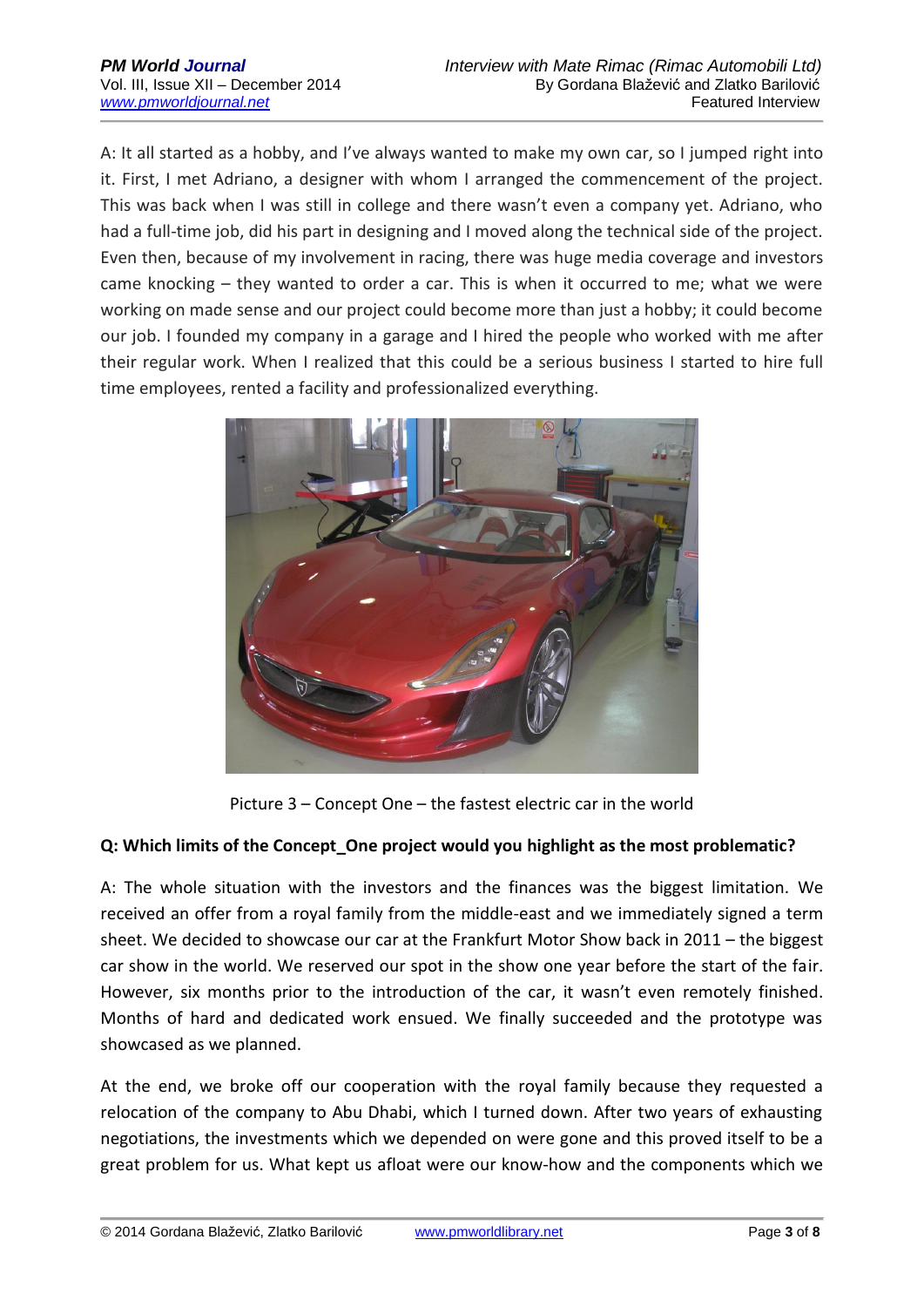developed and sold to others in the car industry. Namely, the majority of the automobile industry does not develop and make their own parts. Instead, they buy it from their suppliers.

This is what we decided to do, but the suppliers were not used to deal with new and small companies in the car industry. The demands of the suppliers were as though we were a big company, which was out of the question for us. At that moment I realized we should develop our own components. Developing our technology and selling it to other companies pulled us out of the tough situation we were facing after the end of our contract with our Middle Eastern partners.

### **Q: In which way did you define the goals of the project as the team leader? Were the goals achieved?**

A: I can't say any of us defined every single thing in our project, because we didn't even know what we were getting ourselves into. However, a certain range of the project was defined, such as the component prices, car performances etc. Nowadays, three years since the beginning of the project, we still can't define everything. Instead we are working on perfecting our skills. To us this was a completely new area of expertise – and you've got to remember that the car industry in Croatia isn't developed and nobody had any experience in such projects.

We stumbled into the unknown and the only definitive goal was to go as far as we can  $-$  which we are still doing to this day, every subsequent day. We are pushing the limits and often we don't know how far we can push them. So we just start and try to get as far as we can.

#### **Q: What do you consider your competitive advantage on the market?**

A: We are a team of fast and flexible workers, and we develop our technologies as rapidly as possible. We strive to make our development process less bureaucratic and standardized, because I believe that this holds back the development of the car industry and prevents a swift implementation of new technology.

## **Q: You mentioned that the people involved in the project had no previous experience in similar projects. How do you recruit people into your team and what do you consider the most important traits as a team leader?**

A: We prefer to hire young engineers that just got their college degrees. We provide the additional education and pointers. A lot of the selection of candidates was based on the principle of trial-and-error, so we're not afraid of this approach. Team members who came with some work experience were involved with processes similar to the ones we have today, but on different products. There was a common line in between technologies that could be drawn and used. At first I came in contact with team members through various sources and acquaintances, but nowadays we have a department for managing human resources which completely deals with employment and the competencies of our workers, as well as their satisfaction.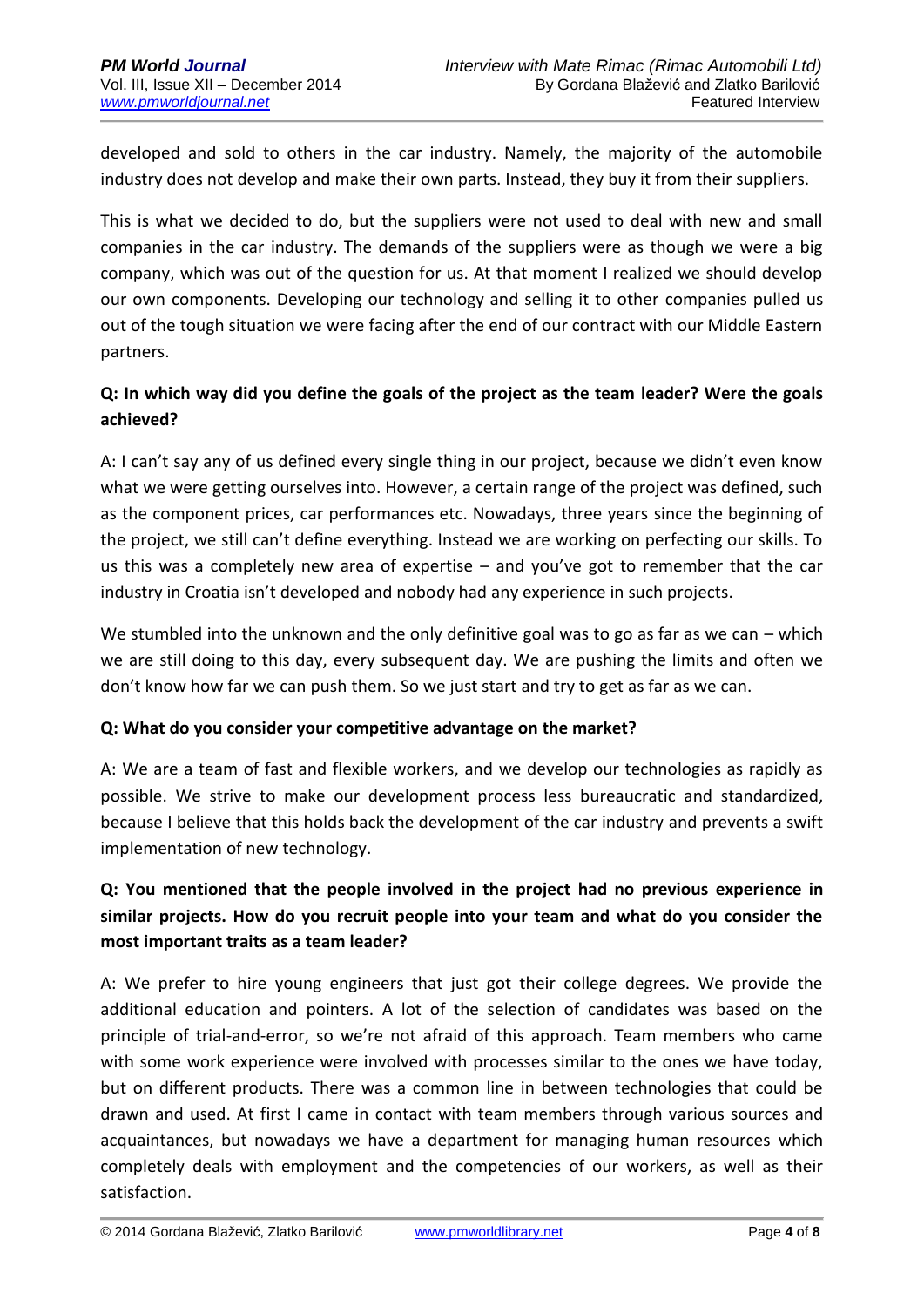## **Q: Do you use any of the methodologies for managing projects? Do your employees have knowledge in the area of project management? Do you outsource experts and in which direction do you plan to evolve in this area?**

A: Because of the financial situation, we hired only crucial members of the team. I was the project manager. This year it's different. We just received a big investment, so the time has finally come to become more professional in the field of project management. We just released a job advertisement for the position of project leader. The company is currently divided into departments; every head of section manages his own team of people. To make things easier to manage, we use various tools, for example, software solutions, Gantt charts etc.

We are a company that strives for balance in the so-called "start-up" culture where rules or processes do not follow industry standards. It is important to realize in which context processes are really necessary, and in which they hold us back. In addition, we are currently working on the integration of our complete business with quality management. Individuals in the firm are already educated in segments of this field, and we are supporting their further education.

### **Q: You have a longtime experience in initializing, developing and leading projects. Which competencies do you consider you should work on personally?**

A: I think, without any false modesty, that my competencies are fairly developed. The results of my company can confirm this. What bothers me the most and cannot be remedied is that the day is too short. This is why I am on the lookout for someone to take on the role of project manager. The time has come for me to focus on strategic leadership of the company with the goal of long-term development. My biggest challenge now is to convey the knowledge I possess to someone else.

## **Q: What are your plans regarding sales? Do you have any signed contracts and a production schedule?**

A: Of course. Recently we negotiated our sixth car which should be delivered in the middle of next year. All of our manufactured cars were targeted for the international market. We need six to eight months to build a car from scratch. The car could, in theory, be delivered in as little as four months, but this exerts a far greater amount of resources. However, being able to do so is now a reality, because we have upcoming investments, therefore there is no worry in acquiring materials.

In 2015, we plan to make four new cars, and by 2020 we hope to achieve the goal of 500 cars annual sales. The plans are rather grand. At the beginning of this year we had 20 employees. We have tripled since and we plan to expand even further.

Recently, we began the production of our high-performance electric bicycle– the Greyp G12, which has since then been sold in over 30 copies at a price of €6,500 in five continents. The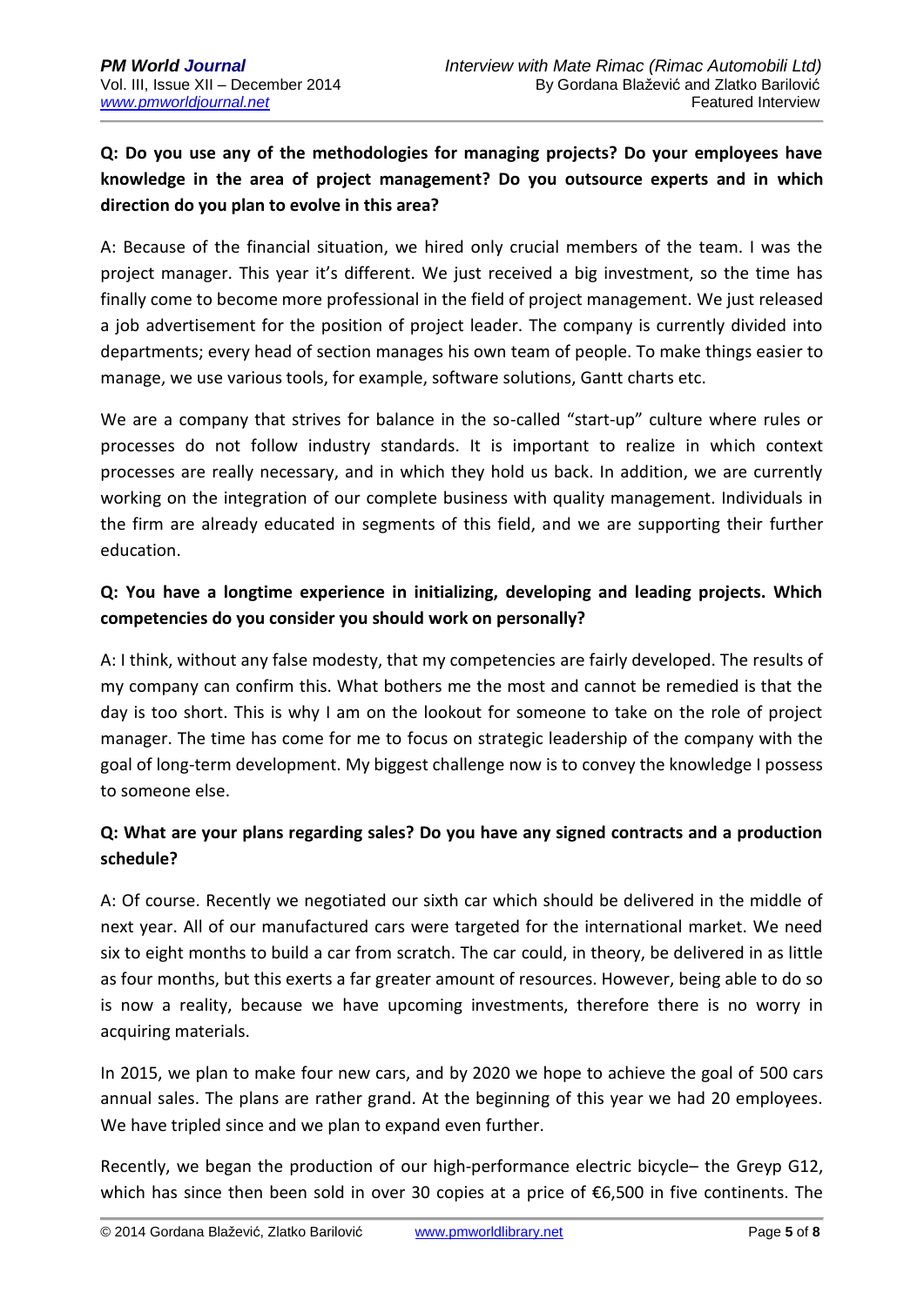parts for the Greyp are mostly manufactured in-house. The demand for the bicycle is high, but we currently do not have enough resources to deliver them all. More upcoming projects are held in secrecy because of our business contracts. We have a lot of ideas, for example, an electric wheelchair with a special battery, but since we are limited in R&D capacity, we cannot bring all our ideas to the market.



Picture 4 – Greyp – the electric bicycle

### **Q: What do you think of the work conditions you provide to your employees? Do you have a way of evaluating their satisfaction?**

A: It is very important to me that my employees have great and inspiring work conditions and I consider this to be one of the reasons of our success. Before we established a department for human resources, I personally conducted anonymous questionnaires and monitored the satisfaction of my workers. I always received positive feedback and they aided me in making decisions.

#### **Q: And lastly, what do you consider makes a project successful?**

A: I would put perseverance in the spotlight. The project manager should be good in his sector, and should know his own product and technology. He should also possess good soft-skill abilities. If something is missing in the equation, it is important to find the person who can fill in. I personally cringe when someone says they don't know something with all that the internet and globalization provide. Today, anything is possible and everything is accessible. The key is perseverance and the will to educate and grow. And maybe even a bit of luck.

In the end, we asked Monika to share what it is like to work in a company like this and to be involved in such successful projects. Here is what Monika replied: "In the beginning, I was in charge of PR and marketing. But since we were a small team, I was also involved in the overall business. Currently, I'm the director of operations. I was always interested in challenges and searched for something that keeps me going. I found just this in a team that continually grows. This is a work environment that inspires and encourages us to give our best!"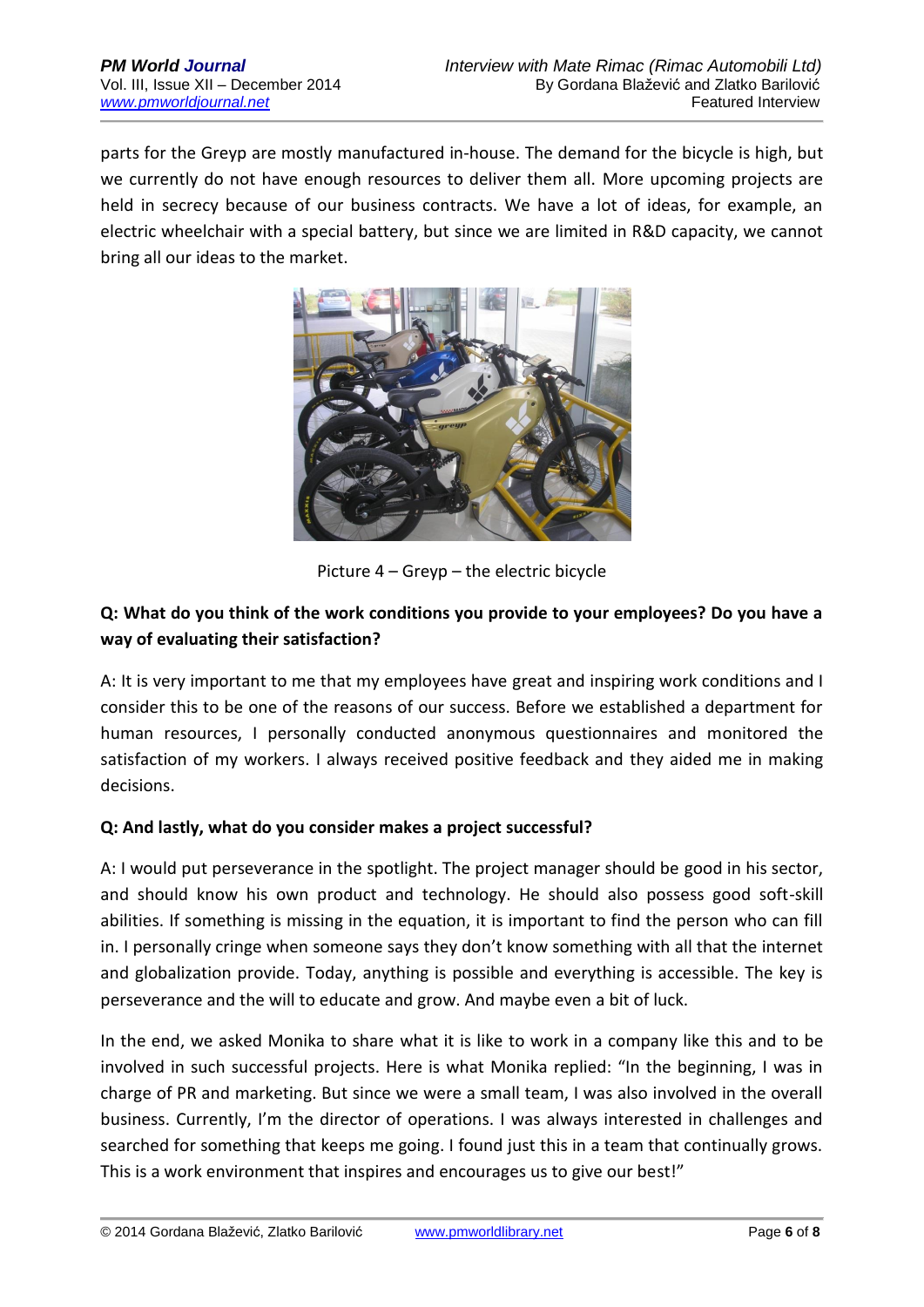

Picture 5 –the authors of the interview alongside Mate Rimac (from left to right: Zlatko Barilović, Mate Rimac, Gordana Blažević)

If you plan on visiting Croatia and find yourself near Zagreb, we definitely suggest you visit the Rimac Automobili factory which organizes tours and showcases projects. See the quality of this project for yourselves. More information can be found at [www.rimac-automobili.com.](http://www.rimac-automobili.com/)



Picture 6 – Company headquarters in Sveta Nedelja (Croatia)